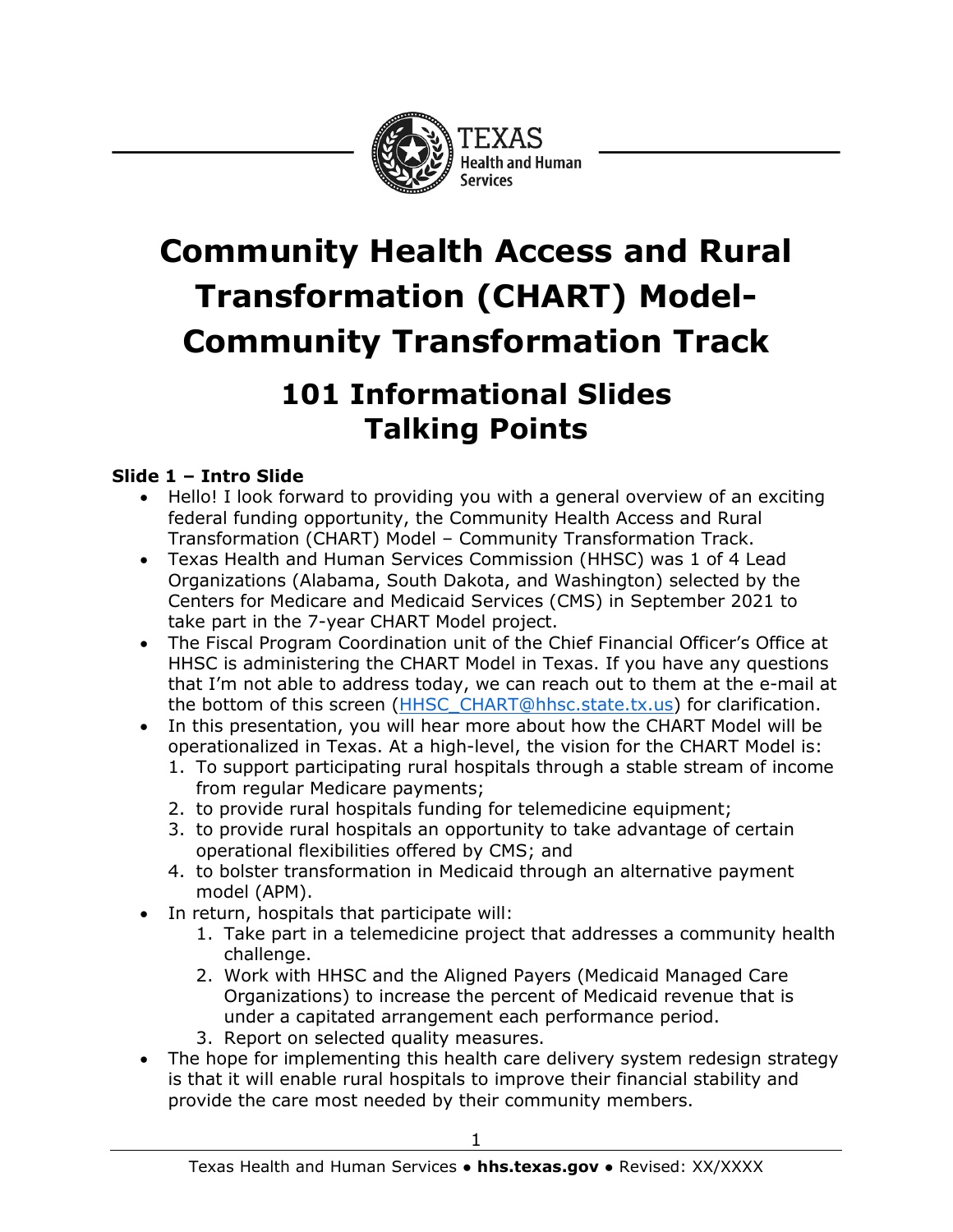• HHSC is advising hospitals to act under the idea of "presumptive participation." This means that we should follow all the steps as if we will participate in the CHART Model, until we identify something about participating that makes it not the right project for us. This is recommended as participating in the CHART model is a significant decision and not one that can be made in a few days or even weeks.

#### **Slide 2 – Agenda**

- In today's presentation, I will go over the CHART Model Goals and provide you with and an overview of the CHART Model in Texas and how it relates to the landscape of health care in rural Texas and Alternative Payment Models.
- Then, we'll review the CHART Model benefits of participation, hospital eligibility criteria, timeline and resources.
- I will also present the requirements and purpose of the Advisory Council, as it is a vital component of the CHART Model.
- Lastly, I will leave you with the Roadmap to CHART Model Participation, which includes some possible next steps for us.
- The goal for today's presentation is to provide you with information to understand the CHART Model in Texas and provide us with information to determine if participation is an option for us.

#### **Slide 3 – CHART Model Goals**

- The CHART Model is a voluntary model that will test whether aligned financial incentives, operational & regulatory flexibility and robust technical support will help rural providers transform care on a board scale to achieve the goals listed on this slide.
- The goals for the CHART Model are to:
	- Improve quality of care and health outcomes for rural beneficiaries
	- Increase adoption of APMs among rural providers, and
	- Improve rural provider financial sustainability
- Achieving these goals will positively impact the identified health care challenges in Rural Texas and our specific community.

#### **Slide 4 – CHART Model in Texas: Overview (1 of 2)**

- Now let's move into the overview of the CHART Model in Texas.
- Initially, there were two CHART Model tracks:
	- The Community Transformation Track (which is the one HHSC was awarded), and
	- The Accountable Care Organization (ACO) track, which was recently removed by CMS.
- The CHART Model at its most basic level is an innovative federal grant for rural hospitals to implement APMs.

#### **Slide 5 – CHART Model in Texas: Overview (2 of 2)**

• Now this will be important to us, what are the benefits of participating in CHART? The CHART Model is offering three main benefits to help ease the transition for hospitals to an APM.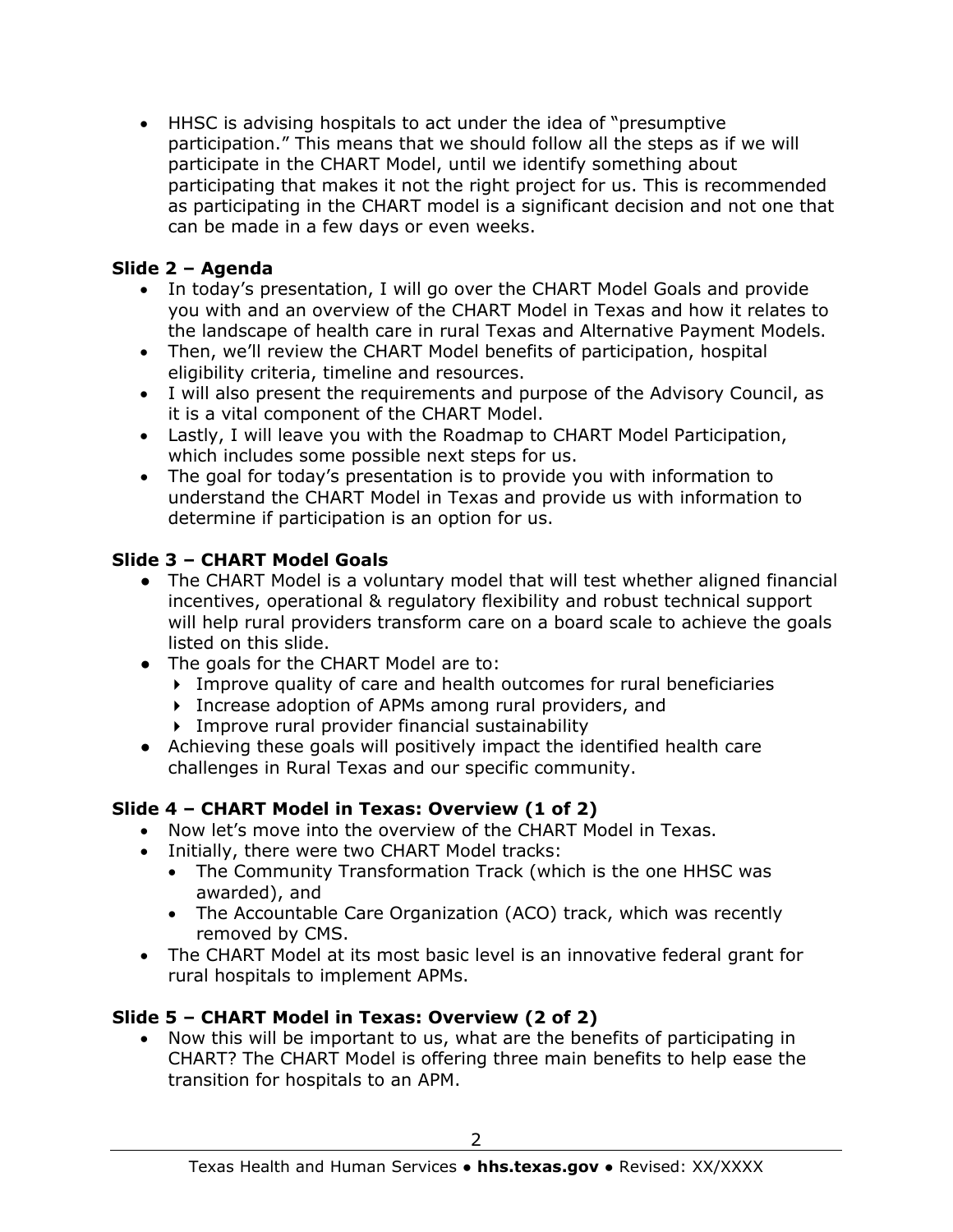- 1. Regular lump-sum payments based on a hospital's Medicare fee-for service income (a.k.a. capitated payment amount (CPA)).
	- CMS will replace Medicare fee-for-service claims reimbursement for Participant Hospitals with regular, twice-monthly, lump-sum payments throughout the duration of the CHART Model. The CHART Model CPA will be calculated by CMS, not HHSC.
	- This stable revenue stream is meant to incentivize Participant Hospitals to lower fixed costs and engage in activities that improve quality of care and best serve the needs of the community. And the benefit for facilities is payment stability and predictability, as well as the freedom to invest in new service lines.
	- The current plan is that CMS will provide an estimated amount to potential Participating Hospitals this by May or June and then a final CPA amount will be provided in October (before signed participation agreements are due to CMS on November 1, 2022).
	- The HHSC website has additional information for us to review on how the Medicare payments will be calculated. Later in the presentation we will go over information on the website and other resources.
- 2. In addition to the regular Medicare Payments, HHSC will use cooperative funding to support hospitals in establishing a telemedicine project. There is a limit to the number of hospitals that can be supported through the grant funding; however, HHSC is exploring options to support rural hospitals who may already have their own telehealth equipment and may not require grant funding for this aspect of the CHART Model.
	- HHSC anticipates receiving up to \$5 million in cooperative agreement funding over seven years
	- **HHSC anticipates dispersing up to \$2.7 million in cooperative** agreement funding over 7 years for up to 14 hospitals to establish a telemedicine project that fits the needs of the hospital's county and addresses a CHART Model requirement.

3. Lastly,

- CMS will make available certain operational flexibilities to expand HHSC's ability to implement health care delivery system redesign and promote participating hospitals' capacity to manage their patients' care.
	- Regulatory flexibilities may include waivers of the skilled nursing facility 3-day rule, telehealth requirements (after the end of the current public health emergency [PHE] flexibilities) and care management home visits.
	- Being able to provide a Medicare beneficiary with incentives such as transportation reimbursement, costsharing waivers and gift card rewards may also be permitted.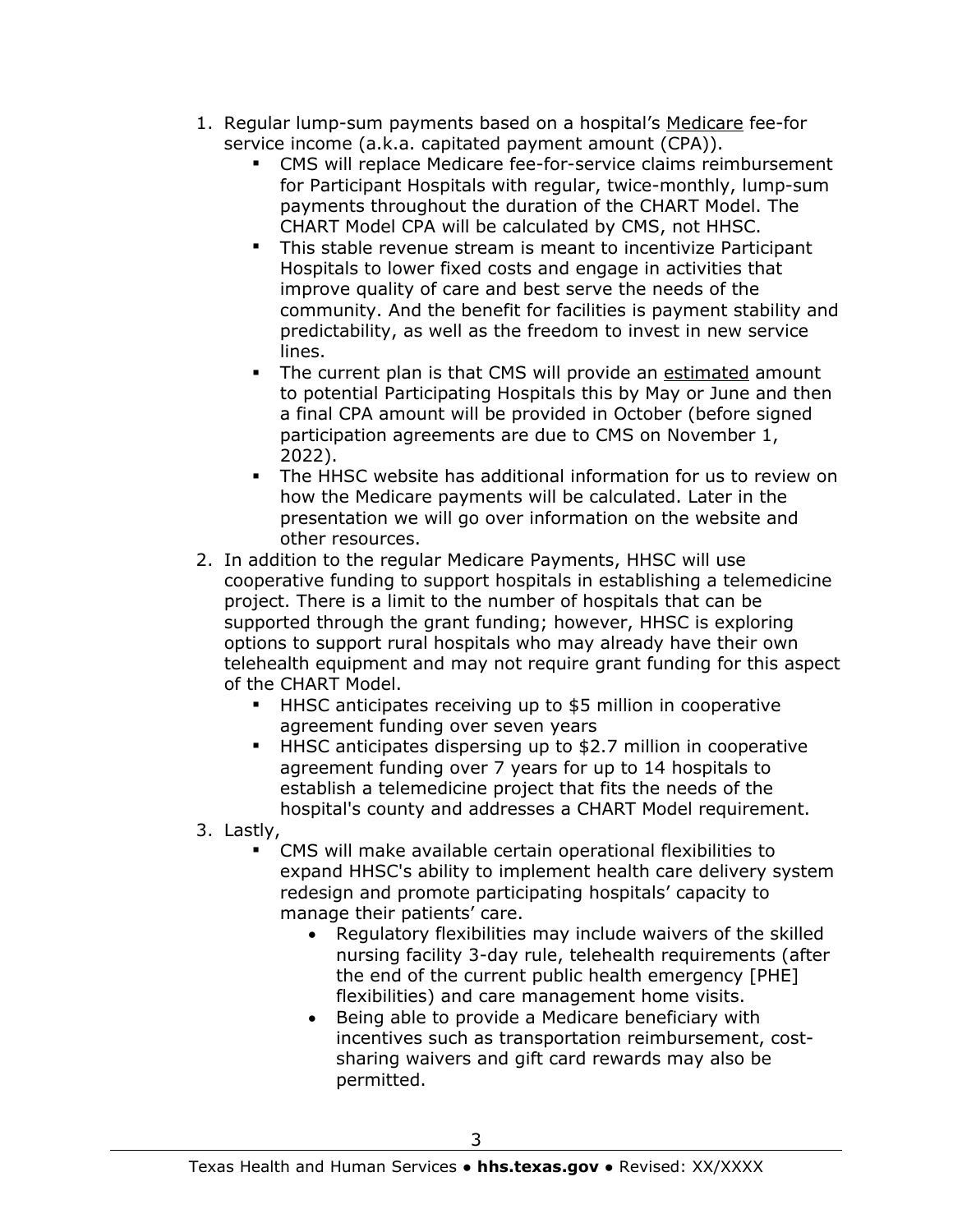There is a fact sheet on the HHSC web site that explains more about these flexibilities.

#### **Slide 6 – Health Care in Rural Texas (1 of 2)**

- We all live and understand what challenges face rural hospitals, but it may be beneficial to zoom out to the statewide perspective.
- In a recent report by the Texas Hospital Association, out of the 254 counties in Texas, 70 percent are rural.
- On this slide, you will see a graph that was produced by our friends at Texas Organization of Rural & Community Hospitals (TORCH) that shows the unfortunate rural hospital closure crisis in our state.
- Since 2004, 24 rural hospitals in Texas have closed.
- The CHART Model is meant to help rural hospitals get on good financial footing by providing regular Medicare payments and allowing hospitals to have some flexibility to transform the way they provide care to patients.

# **Slide 7 – Health Care in Rural Texas (2 of 2)**

- Between 2013 and 2018, HHSC conducted a series of meetings, focus groups and community needs assessments that allowed Texas stakeholders to provide feedback about community health care-related needs, needs of specific populations, impact of geographies, proposed interventions, and health care challenges and opportunities. The stakeholders included a diverse group of Texans from across the state.
- The purpose of these assessments was to inform HHSC of the gaps between services and resources available and the community needs, as well as to identify opportunities to improve communities through health care transformation projects across the state.
- On this slide, you will see four community health challenges identified by HHSC that rural Texas has been confronting for many years:
	- A Lack of coordinated care.
	- Uncoordinated care transitions resulting in unplanned hospital readmissions.
	- A need for improved treatment and prevention of chronic conditions.
	- Limited or no access to primary and specialty care.
- In looking at these four community health challenges, we have discussed similar challenges.
- HHSC and its CHART Model community partners will be required to address at least one of the community health challenges.

# **Slide 8 – Alternative Payment Models (1 of 2)**

- Alternative Payment Models (APMs) are included in one of the CHART Model goals we previously discussed – "Increase adoption of alternative payment models (APMs) among rural providers."
- Using APMs in Medicare and Medicaid in the CHART Model is meant to allow hospitals flexibility and freedom to manage lump sum monthly payments to better meet the needs of patients.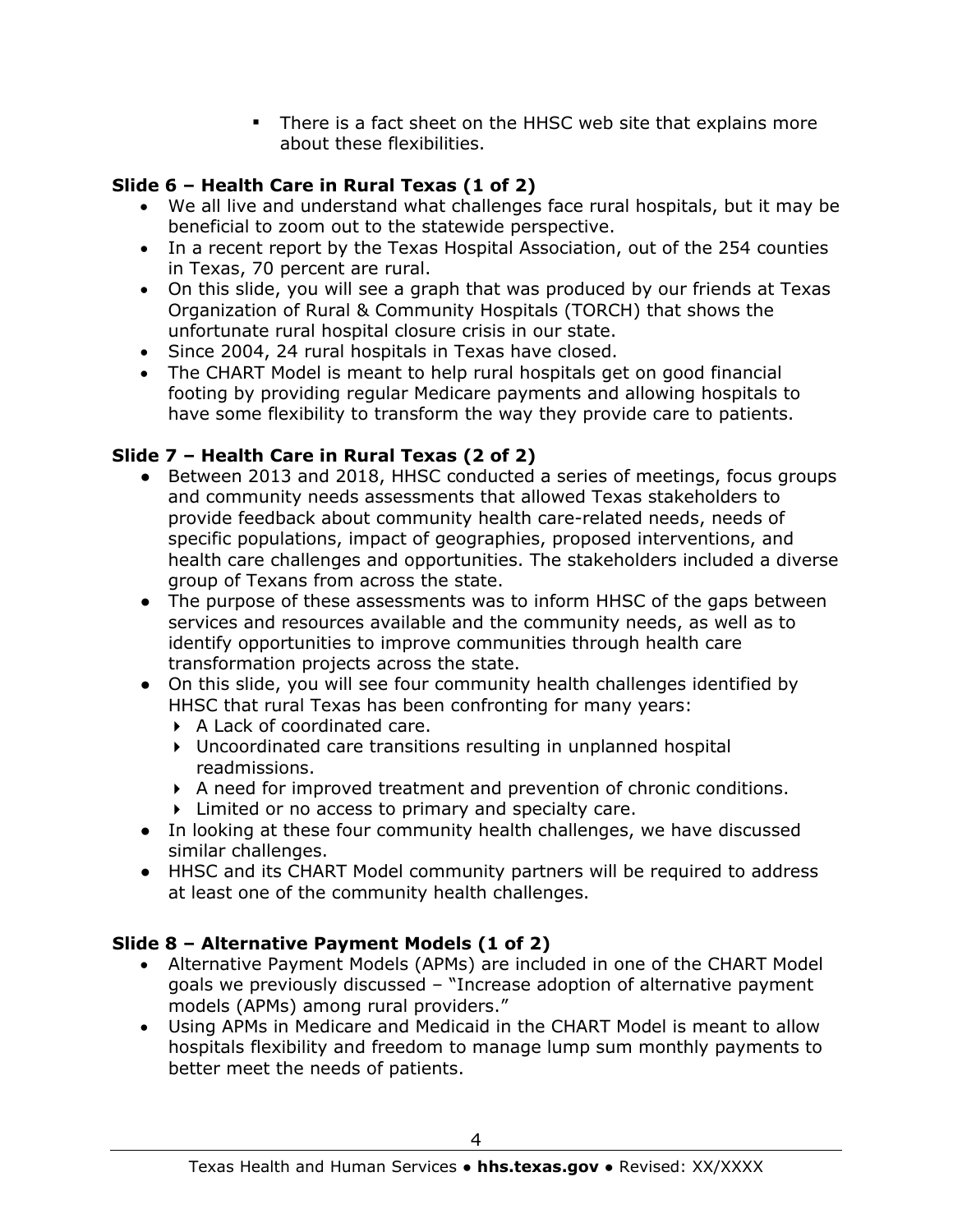- At the national level, and in Texas, Medicare, Medicaid and commercial payers are continuing to shift towards paying for value of health care services instead of volume.
- APMs are payment approaches that incentivize high-quality and cost-efficient care by shifting payment from volume (fee-for-service) to quality and/or value (where value = quality/cost).
- APMs are payment arrangements agreed upon between payers and providers that can apply to a specific clinical condition, a care episode, or a population.
- As noted in a [2019 study](https://www.rand.org/pubs/research_reports/RR2882.html) by the RAND Corporation, which was based on interviews with physicians in small rural practices, "rural health care providers have adopted Advanced APMs at lower rates compared to urban health care providers".
- The CHART model would allow for rural hospitals to test whether participating in APMs is a viable option for their business model.

#### **Slide 9 – Alternative Payment Models (2 of 2)**

- On this slide, is the nationally recognized Healthcare Payment Learning and Action Network (HCP LAN) Alternative Payment Model (APM) Framework. This framework describes a range or continuum of payment model concepts, encompassing varying degrees of risk for providers.
- Moving from left to right, category 1 is Fee-for-Service with no link to quality and value, followed by incremental steps, all the way to category 4 which is Population-Based Payment. In Population-Based Payment, clinicians and organizations are paid and responsible for the care of a beneficiary for a long period of time, more than 1 year.
- The Medicare Capitated Payment Amount in the CHART Model is similar to a category 4 Population-Based Payment.
- HHSC is also working with managed care organizations to develop a Medicaid APM approach.

#### **Slide 10 – CHART Model in Texas: Benefits of Participation**

- In return hospitals that participate in CHART will:
	- 1. Work to increase the percent of their Medicaid revenue under a capitated arrangement each performance period. To do this, they will participate in APMs developed by HHSC and Aligned Payers (Medicaid Managed Care Organizations).
	- 2. Take part in a telemedicine project that addresses a community health challenge.
	- 3. Report on at six performance measures for the duration of the Model (3 selected by CMS and 3 selected by HHSC in collaboration with Participant Hospitals).
	- 4. Address selected health equity and social determinants of health relative to their community.
- Resources to help us with each of these components are available on HHSC's website and HHSC is hosting monthly meetings with potential Participant Hospitals to review resources and address questions regarding the process.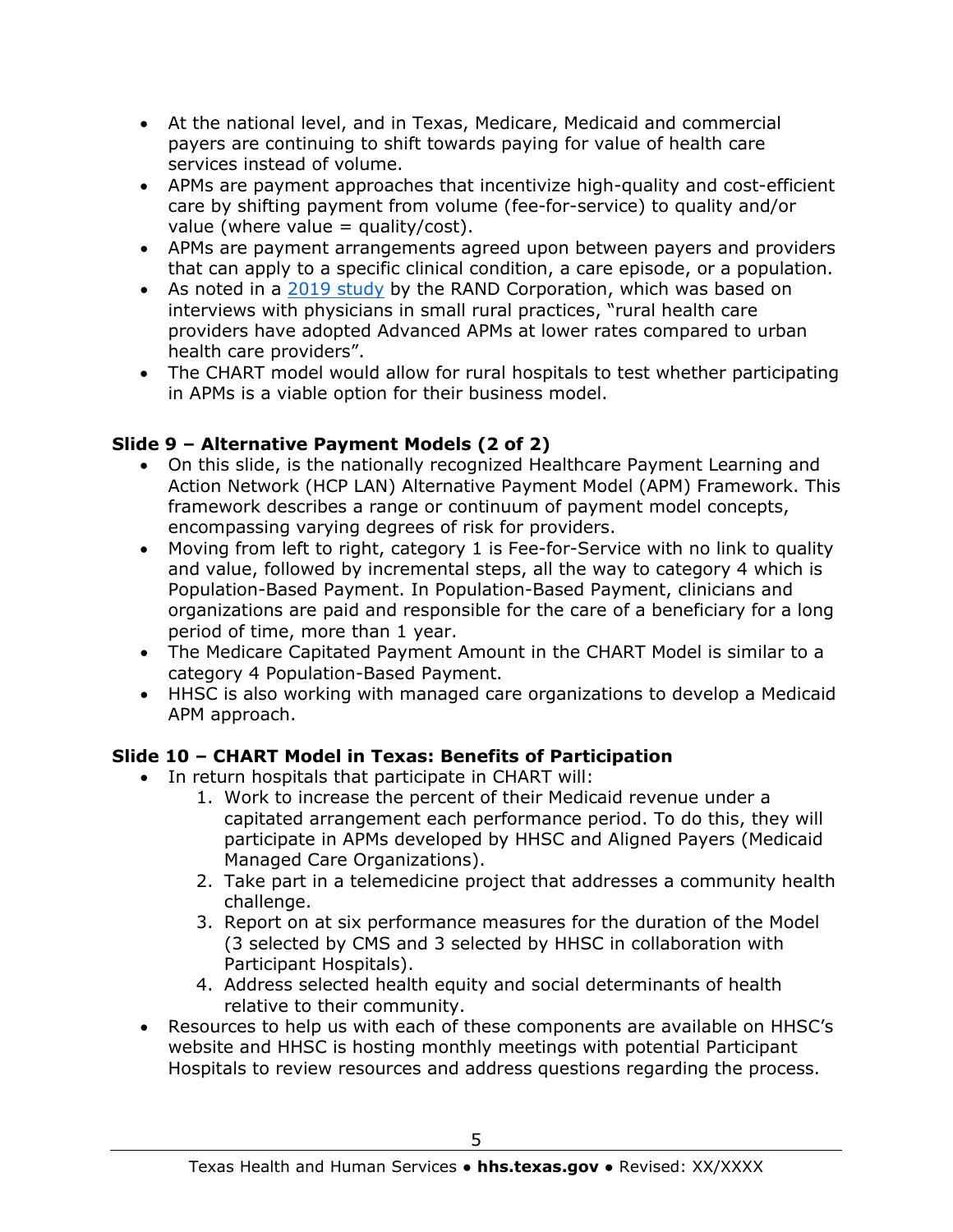#### **Slide 11 – CHART Model in Texas: Hospital Eligibility Criteria**

- The CHART Model does have eligibility criteria, which are as follows:
	- 1. Each Participant Hospital must be (1) an acute care hospital or (2) Critical Access Hospital that either:
		- Is physically located within the Community and receives at least 20 percent of its Medicare FFS revenue from Eligible Hospital Services provided to residents of the Community; or
		- Is physically located inside or outside of the Community and is responsible for at least 20 percent of Medicare expenditures for Eligible Hospital Services provided to the residents of the Community.
		- 2. If we have any questions regarding eligibility, we can reach out to HHSC and HHSC can help make an eligibility determination.

#### **Slide 12 – CHART Model in Texas: Timeline**

- The CHART Model Pre-Implementation Timeline is posted on the HHSC website. This slide is an abbreviated version that shows the key dates for us.
	- HHSC will be begin drafting the CHART Model transformation plan from March to May with the final draft due to CMS in July. This plan will outline how rural hospitals will transform health care delivery and how Aligned Payers (Medicaid Managed Care Organizations) and HHSC will support their efforts.
	- Sometime in May or June, CMS will release estimated Medicare CPA amounts to all hospitals that turned in an interest form to HHSC. The estimated CPA will give us a preview of what our Medicare twice monthly lump-sum payment amount will be.
	- Hospitals should review the CMS-provided estimated Capitated Payment Amount (CPA) and inform HHSC of its decision to continue to participate in the CHART Model by July 1.
	- From May until October is the hospital decision-making period (It is in red on the graphic). This is where we will want to educate our stakeholders, Chief Financial Officer (CFO), Board of Directors - you, and others about what the CHART Model is and analyze whether this is the right opportunity for our facility.
	- We have until November 1, 2022 to sign a participation agreement with CMS but need to provide a *preliminary* decision to HHSC about our continued participation by July 1.

#### **Slide 13 – CHART Model in Texas: Resources**

- Updated information can be found on the HHSC web site about the CHART Model as well as a copy of HHSC's application and an abstract that provides a summary of the how HHSC proposes to implement the CHART model in Texas.
- The best way to remain up to date about CHART is to refer to HHSC's web site for most current information and to subscribe for email updates about it.
- Refer to slide for more information about how to find information on HHSC web site: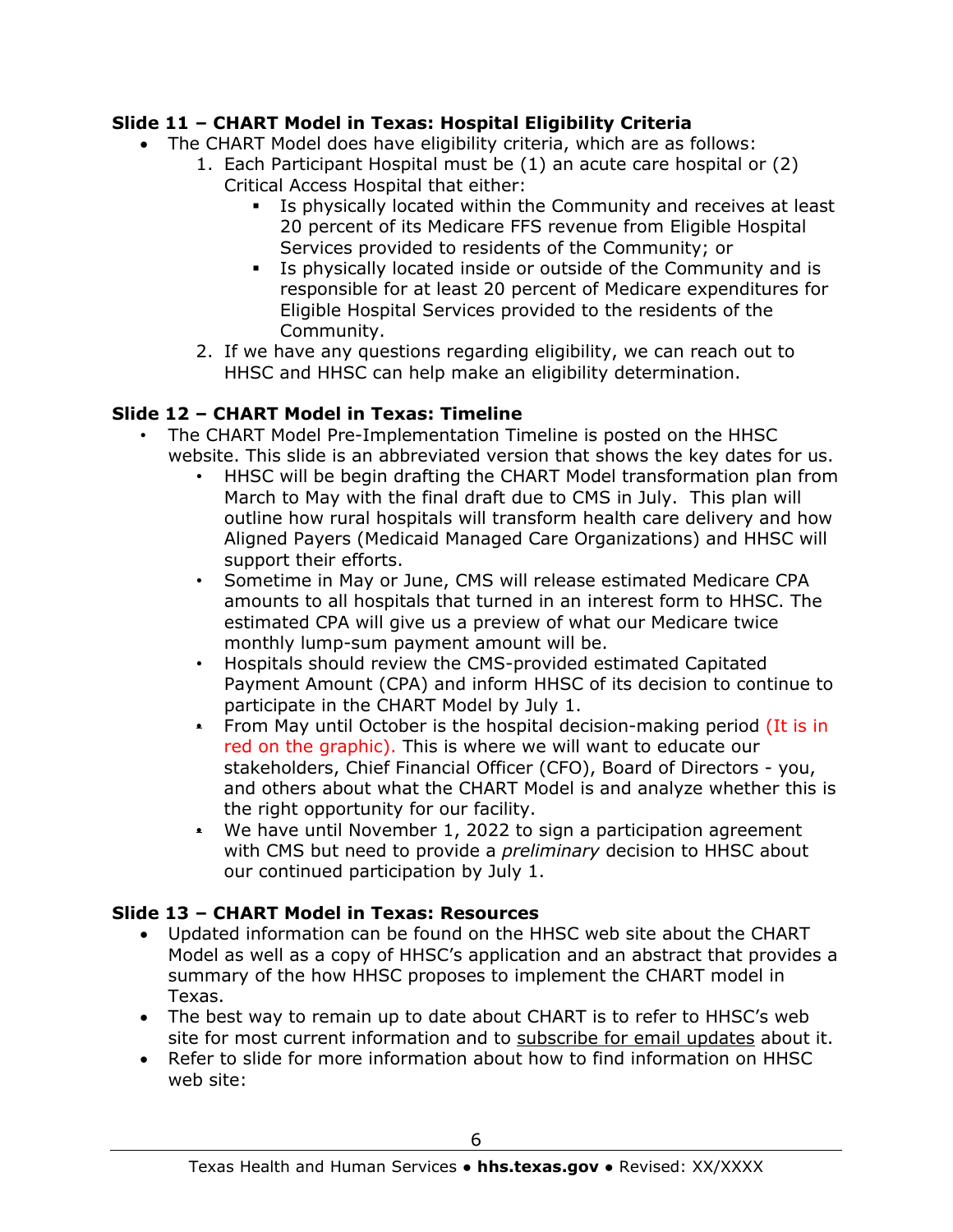- 1. search for CHART Model take you to the Rural Hospital Grant Facilitation page
- 2. Under the heading "CHART Model Award" you can find
- 3. HHSC's role in CHART Model
- 4. Sign up for email updates about CHART Model
- 5. View HHSC's CHART Model application
- 6. We also have a dedicated email box for CHART Model: **HHSC\_Chart@hhsc.state.tx.us**

#### **Slide 14 – Advisory Council (1 of 2)**

- The CHART Model requires Lead Organizations (HHSC in Texas) to establish an Advisory Council.
- The Council is a multi-stakeholder organization that will play an advisory role to HHSC, who is the state's Lead Organization for the CHART Model.
- There are specific membership requirements that are meant to ensure representation from all types of stakeholders involved in CHART implementation (such as the State Medicaid Agency, a beneficiary in the Community served by CHART, and Participant Hospitals).
- These requirements are laid out by CMS and described on the HHSC website.
- The Council has been formed and it meets on a quarterly basis.

## **Slide 15 – Advisory Council (2 of 2)**

- The purpose of the Advisory Council will provide critical feedback in the development and implementation of the CHART Model Transformation Plan and assists with collaboration efforts.
- Other activities include, but are not limited to, advising on:
	- 1. hospital and payer recruitment, developing arrangements with payers governing APM alignment and data-sharing,
	- 2. monitoring progress, and
	- 3. identifying necessary changes.
- HHSC values the input from potential Participant Hospitals on this project.
- HHSC also welcomes our feedback and input so feel free to let me know of any feedback or questions and I can forward to the HHSC CHART inbox.

#### **Slide 16 – Roadmap to CHART Model Participation**

- HHSC has asked that an interest form be submitted by March 28, 2022. **We have submitted the interest form.** Since we have already submitted an interest form, we have completed the first step in the Roadmap to Participation!
- HHSC is working on distributing some additional materials (such as a checklist for participation and materials to share with decision-makers). Overall, HHSC recommends the following as next steps:
	- 1. Notify HHSC if we have any questions or if your hospital reaches a decision NOT to participate.
	- 2. Continue discussions with our hospital leadership board/team, that is part of today's presentation.